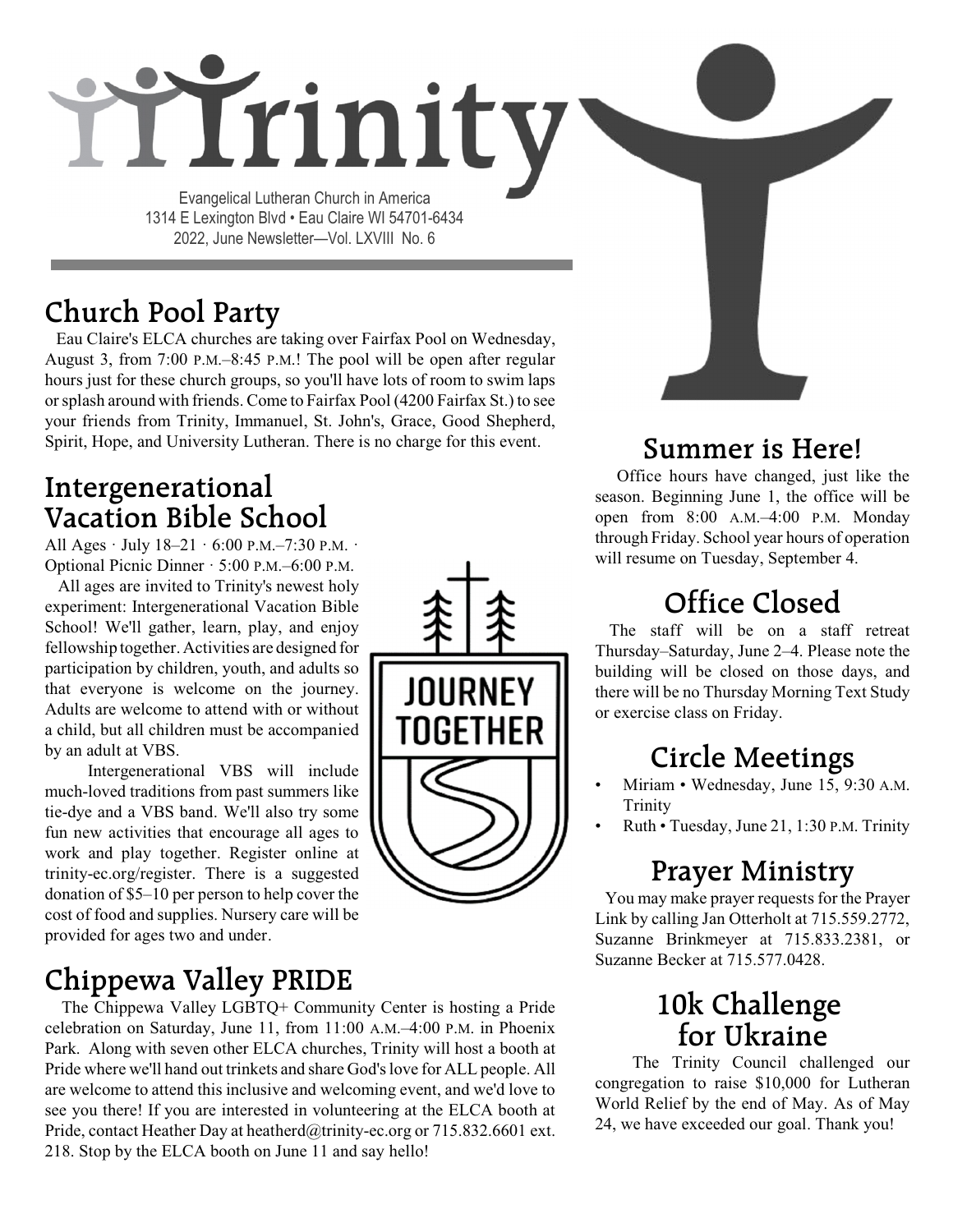

## **Women's Giving Circle**

Trinity's Women's Giving Circle is looking for members! In order to award grants, the Women's Giving Circle needs YOU to become a member. With an annual gift of \$250, you will help further our mission to build on the power of faith and work on societal solutions by connecting those in need to additional resources. You may make your gift at any time in 2022, but membership funds received by June 30 will determine available grant funds to be awarded this fall. Members vote on which grants are



awarded, meaning you have a voice in which causes your money will support. Information brochures and membership forms can be found in Trinity's lobby, office, or at www.trinity-ec.org under the Endowment tab. The grant application form can also be found on the website and must be submitted between May 1 and September 1. Thank you!

#### **Activities for Seniors**

- **Friendship Group •** The Friendship Group met for the first time in over two years on Wednesday, May 11. Approximately 18 people attended, including couples. Brunch was served, and the rest of the time was devoted to socializing and getting ideas/making plans for future get-togethers. Our local area offers a multitude of activities and places to eat out to enrich our social life. June's get-together will be on Wednesday, June 8, at 10:00 A.M. in the Fireside Room. We hope to have the Pastors visit, we'll make birthday cards for our food pantry guests' children. Following the meeting, those who wish will gather for lunch at Grizzlies. Please join us.
- **Academy for Lifelong Learners** (formerly Senior American Day) This event returns to in-person learning on June 7 at the UW-EC campus. Don't miss out on this great opportunity to learn about a wide range of topics. Dr Zorba Pasteur is the guest speaker. He is a Family Practice physician who has a program on Wisconsin Public Radio every weekend. Google UW–EC Life Long Learning to register.
- **WELCA Women's Retreat** The retreat is on Wednesday, June 8, and Thursday, June 9, at Luther Park Bible Camp in Chetek, WI. Cost is \$80. Speaker is Sallie Ankerfelt and music with Dottie Hayden. Contact Phyllis Grohn (715.836.7055) or Jacki Johnson (715.864.1489) to register.
- **Multi-generational VBS** How many of you remember how much fun your kids/grandkids had at VBS? Have you ever wished there was a VBS for adults? Well, this summer VBS will be multi-generational. See article on page 1.

#### **Global Mission Malawi Update**

Trinity continues our companionship ministry with the Blantyre Parish in Malawi. We send monthly financial support via the Northwest Synod for an annual total of \$4,625.

Laura Ramlow, NWSWI Companionship Coordinator, shared the focus for 2022 in a recent newsletter.

*Thank you for your ongoing generosity, prayers, and commitment to our partners in ministry in the Evangelical Lutheran Church in Malawi. In consultation with Bishop Joseph Bvumbwe and the ELCM staff, we have learned about some of the most current challenges in Malawi. Some of these difficulties are ongoing effects of the pandemic,some are a directresult of the recent wide-spread damage done by cyclone Ana, and some are familiar ministries that we continue to support for the purpose of community health, education, andsustainability.Following is a list of individual ministries and projects that have risen up as priorities this year through the ELCM:*. *Cyclone Ana Relief, Feeding Stations, Motorbikes for Pastors, Orphanages, Deep Drilled Borewells, Literacy Project, Pastor Salary Relief, Pastors' Academy, and Harold and Kathy Oelschlager Education Scholarship*.

Laura also indicated that she and Bishop Laurie Skow-Anderson had planned to travel to Malawi in May for a companion visit and to assist with teaching at the ELCM Pastors' Academy. Unfortunately, Covid uncertainties prevented them from being able to secure flights to southern Africa. Instead, they partnered with the ELCM to support an online academy experience in May.

The Evangelical Lutheran Church in Malawi recently ordained the first woman pastor, Rev. Bertha Monkhondya. The ELCM is proud of her hard work and hopeful that Abusa Monkhondya's leadership will be seen by other girls and women and encourage them to consider their own call to ministry in the church.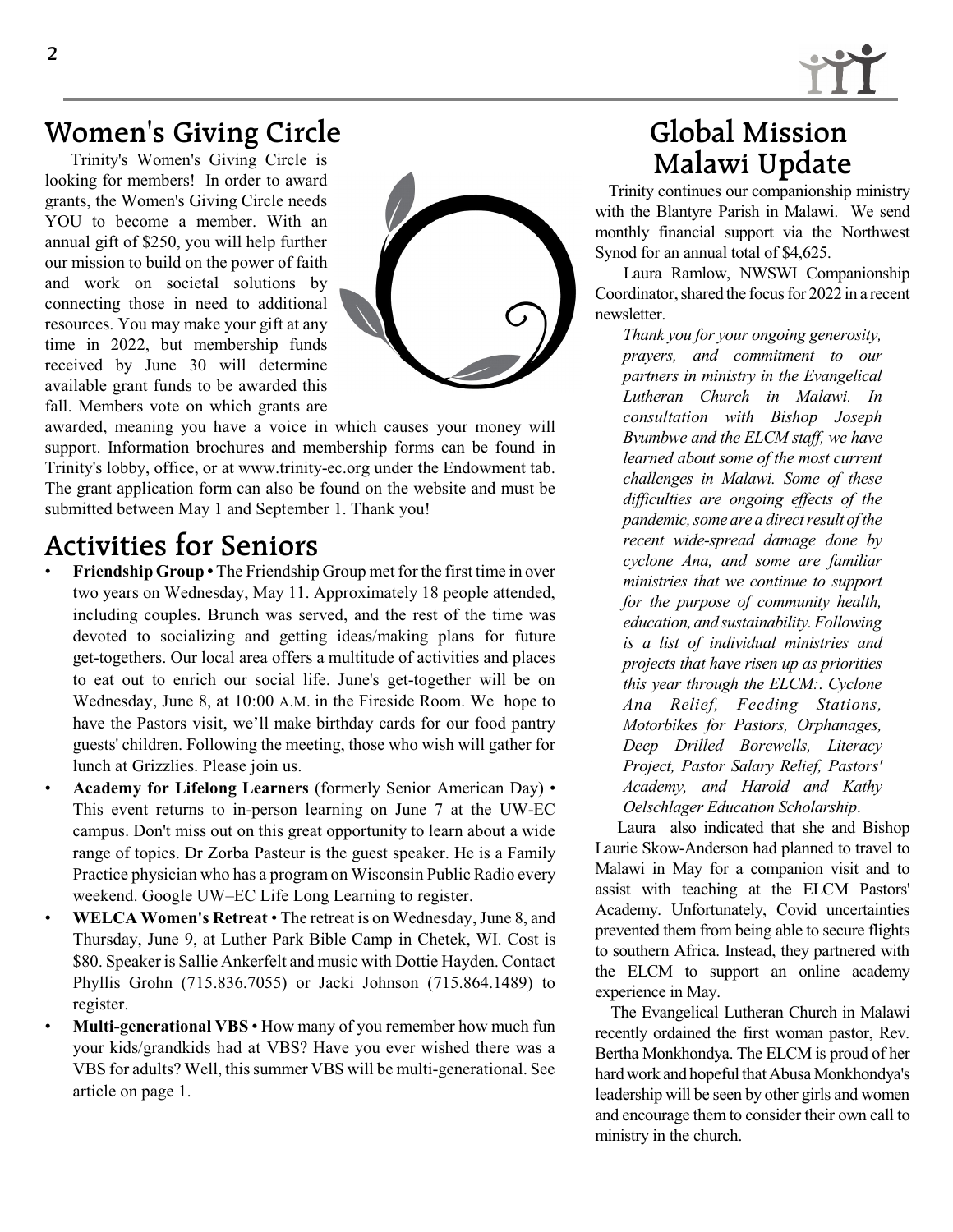# **WORSHIP & MUSIC**

## **No Summer Midweek Worship Services**

There will be no midweek worship services this summer. If you are away on a Sunday, please check the Trinity Facebook page for the Sunday Sermon, updates, and announcements. Wednesday Worship Services will resume in September.

## **Musical Offerings**

Music Ministry is looking for musicians to play and/or sing during the "musical offering" portion of the 8:15 A.M. services this summer. We welcome musicians of all ages and levels to share their gifts. For more information, please contact Dr. Frank A. Watkins at frank@trinity-ec.org or 715.832.6601 ext 213.

#### **Praise in the Park**

This summer we will shift our worship opportunities. We will have our traditional worship service at **8:15 A.M.** in the Worship Center, but we will move our second worship service offsite for Praise in the Park! Five ELCA churches in Eau Claire come together to lead outdoor worship and music every Sunday morning during the summer at Phoenix Park at **10:00 A.M.** If there is unfavorable weather forecasted, we will move across the river to the Brewing Projekt. Bring your coffee, blankets, and chairs for this enjoyable time of fellowship!

#### **Join the Summer Praise in the Park Team**

 We are looking for vocalists and instrumentalists to lead music at Praise in the Park this Summer. The dates we will lead are June 12, July 3, and August 14. If you are interested in joining us at Phoenix Park this summer, please contact Dr. Frank A. Watkins at frank@trinity-ec.org or 715.832.6601 ext 213.

## **Serve On Sundays!**

- **Communion:** We always need communion servers and volunteers to help prepare the elements on the first and third Sundays of each month. Sign-up online or email Dr. Frank Watkins at frank@trinity-ec.org.
- **Coffee Servers:** Coffee is back! Sign-up to help behind the counter on Sunday mornings! Sign-up online or call Sarah Pedersen at 715.456.1541.
- **Readers:** We invite you to read the scripture at 8:15 A.M. Sunday morning worship services. Sign-up online or call the church office at 715.832.6601.

To sign up online, go to trinity-ec.org and click on the "Register" block.

## **The Faith 5 Formula**

The Faith5 plan helps mom and dad too by demystifying two weighty responsibilities that have long intimidated parents: how to nurture their children's faith, and how to create a caring, close-knit family that even the Waltons might envy.

In essence, Faith5 provides parents (and grandparents) an easy-to-follow formula that covers some important basics and empowers even the least confident Family Leader.

It doesn't hurt that Faith5 loads in a huge fun factor as well, a strategy that gets kids up the stairs, into their jammies, and ready for " sharing blessings" in (pinch-me-I-must-be-dreaming) no time.

- Step 1: Share your highs and lows (high points and low points) of the day with each other.
- Step 2: Read a Bible verse or a Bible story together.
- Step 3: Talk about how your Bible verse or Bible reading might apply to your highs and lows.
- Step 4: Pray for one another's highs and lows.
- Step 5: Bless one another before turning out the lights.

Yes, that's it! The plan may sound almost ridiculously simple, but don't be tempted to dismiss it. Faith5 works for families because it is so simple. It's a 10-minute discussion that families actually do get around to every night. And even teens will join in.

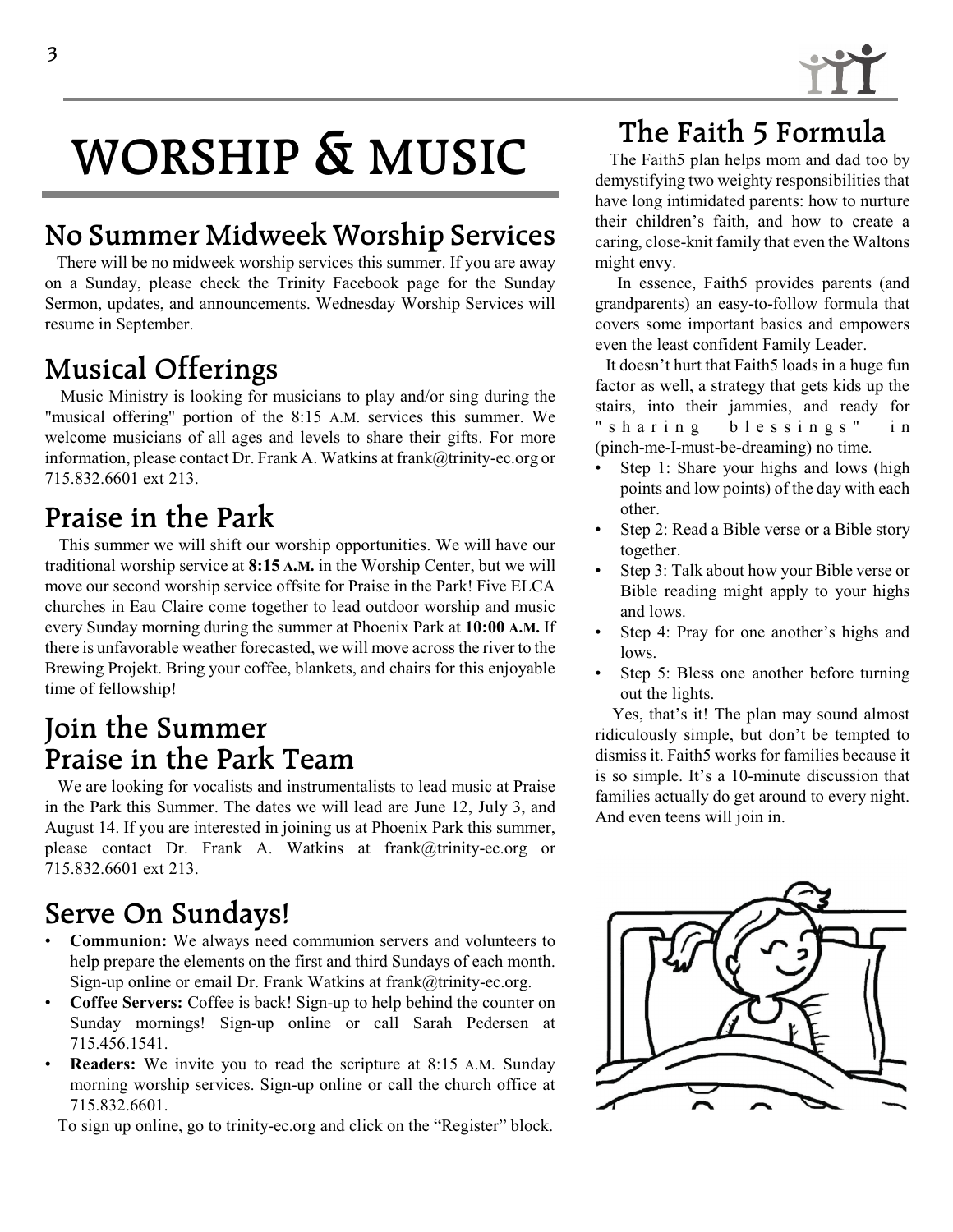



#### **FICTION**

- *The Music of Bees* by Eileen Garvin. Beautifully moving, warm, and uplifting, this debut novel is about the power of friendship, compassion in the face of loss, and finding the courage to start over, at any age, when things don't turn out the way you expect. (FIC GAR)
- *The Book Woman's Daughter* by Kim Michele Richardson. Bestselling historical fiction author Kim Michele Richardson is back with this novel about the daughter of the Troublesome book woman who must fight for her own independence with the help of women who guide her and the books that set her free. (FIC RIC)
- *Take My Hand* by Dolen Perkins-Valdez. Inspired by true events that rocked the nation, this is a profoundly moving novel about a Black nurse in post-segregation Alabama who blows the whistle on a terrible wrong done to her patients and her quest for justice. (FIC PER)
- *The Sentence* by Louise Erdrich. Minnesota author and book shop owner, Louise Erdrich, creates a wickedly funny ghost story; a tale of passion, of a complex marriage, and of a woman's relentless errors. (FIC ERD)
- *The Diamond Eye* by Kate Quinn. Based on a true story, *The Diamond Eye* is a haunting novel of heroism, of a mother who became a soldier, and of a woman who found her place in the world and changed the course of history forever. (FIC QUI)

#### **YOUTH**

- *The Remarkable Journey of Coyote Sunrise* by Dan Gemeinhart. Twelve-year-old Coyote and her father rush to Poplin Springs, Washington, in their old school bus to save a memory box buried in a park that will soon be demolished. (+ FIC GEM)
- *Once Upon a Tim* by Stuart Gibbs. With no knightly experience but plenty of plunk and an impressive vocabulary, a twelve-year-old peasant, hoping to improve his station in life, volunteers to help a cowardly prince and his not very powerful wizard rescue a princess from an evil, foul-smelling monster. (+ FIC GIB)
- *Sort of Super* by Eric Gapstur. This is a new graphic novel series about a boy struggling with new superpowers and middle school. Eleven-year-old Wyatt Flynn had something amazing happen to him; he got super powers! (+ FIC GAP)

• *Cat Kid Comic Club: On Purpose* by Dav Pilkey. The kaleidoscope of art styles, paired with Pilkey's trademark storytelling and humor, fosters creativity, collaboration, independence, and empathy. Readers of all ages will enjoy this fun, exciting, and purposeful graphic novel adventure. (+ FIC PIL)

#### **PICTURE BOOKS**

- *Good Day, Good Night* by Margaret Wise Brown.The never-before-published text by beloved children's book author, Margaret Wise Brown uses her signature word pattern from the classic Goodnight Moon that has soothed generations of children to sleep. Paired with Loren Long's gorgeous illustrations, this story will offer readers comfort in the reassuring world of the little bunny.  $(+$  FIC BRO)
- *Mighty, Mighty Construction Site* by Sherri Duskey Rinker. Told in rhyming text, Excavator, Bulldozer, Crane Truck, Dump Truck, and Cement Mixer will all need to work together as they tackle their biggest job yet—a massive building. (++ FIC RIN)
- *The Superpower Sisterhood* by Jenna Bush Hager and Barbara Pierce Bush. Sisters aren't just super, they're superheroes in this celebration of friendship and sisterhood by former first daughters Jenna and Barbara.  $(+$  FIC HAG)

#### **Trinity Book Club**

May is over, and we had our final book club meeting for the school year. After a wonderful year, we are taking the summer off to read some books on our own personal lists. BUT, we will return in September for the Trinity Page Turners Book Club!

Our upcoming book list for 2022–2023 is available online at www.trinity-ec.org under "Faith & Fellowship; Family Adults," or you can pick up a brochure at church. We have no special expectations to participate in this group. You should feel free to come whether you've finished the book or not. So, are you ready to start reading in September? We're happy to have you join us! For more information, email Cindy Beck at cindy@trinity-ec.org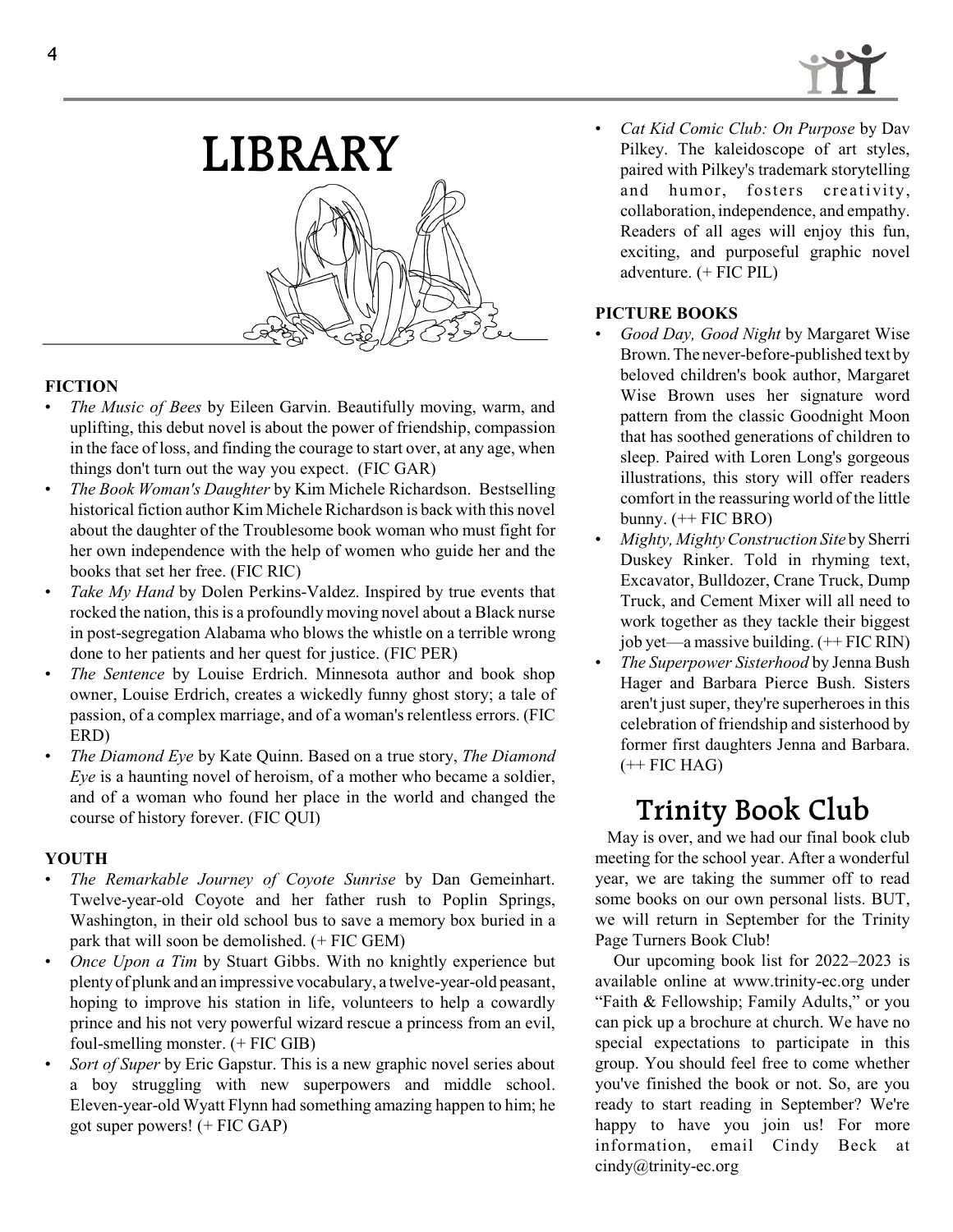

# **CARE & CONCERN**

#### **Morning Exercise Group**

You are invited to join a general wellness exercise **(air conditioned)** class for women that meets on Monday, Wednesday, and Friday mornings at 9:00 A.M. in the Trinity Lobby. Participants should bring a mat or thick towel to lie on, light weights or cans with the food still in them that fit your hand, and a bottle of water plus wear comfortable, stretchy clothing. We will have a great time as we work out, make new friends, and improve our bodies! For more information, contact the church office at 715.832.6601.

## **Thank You from Friends of Flynn**

With the support of our generous congregation, Trinity's Friends of Flynn Committee helps meet several needs of the students at Flynn Elementary School. We purchase, pack, and deliver healthy snacks at the beginning, end, and testing week of the school year and for afterschool club nights. We provide weekend meals to several students throughout the year. In addition to providing some school supplies, we also provide clothing; including underwear, socks, pants, snow pants, shoes, and winter boots. The clothing and footwear are for use as needed at school or to fill the general need of the child. Three times this year, every student was given a new book to keep (end of year books were distributed the week of May 19), and the teachers and staff were given an "appreciation" treat. The students, teachers, and staff at Flynn appreciate the support that Trinity provides. Thank you to the many members who support this group with their contributions of time and money. While April is our designated annual fundraising month, contributions to this ministry are accepted and greatly appreciated any time throughout the year.

#### **Caregiver Support**

In order to support caregivers, caregiver boxes are being created that will include practical items for the caregiver as well as devotionals for caregivers, wooden palm crosses, and self-care items. Please notify Vicki Dueringer via email at vickid@trinity-ec.org or call 715.832.6601 ext. 214 if you know someone who is a caregiver.

Church can be an uplifting and supportive place for caregivers, and Trinity

wants to be that kind of place. As Vicki was reading through a Caregiver daily devotion, the writer wrote the following: "A source of great encouragement for my caregiving journey is my church. During the Sunday service, my soul is like a sponge soaking in every minute of prayer, scripture, sermon, and music. Especially the music ... by and for a community of worshippers with its power to massage and transport me to a place of grace-filled bliss." Be that kind of support for the caregivers in your life.



## **Produce To Share**

If your garden is producing more than you can consume, please remember that Trinity's Food Pantry will gladly distribute your abundance. Deliver produce by noon on Mondays, Tuesdays, or Thursdays to the pantry entrance at Door #5. Contact Sue Marczinke, Food Pantry Coordinator, at sue@trinity-ec.org for more information.

## **The Quilt Ladies**

If you can thread a needle or tie a knot, we need your help! We are looking for help on the second and fourth Tuesday mornings (from 9:00 A.M.–12:00 P.M. ) of each month. We make quilts as well as assemble personal care kits and Care Bags for cancer patients. Come and enjoy wonderful camaraderie, coffee, and treats. The products of our ministry are shared with several local organizations. If you are available and willing to help, please just come and see what we are all about. If you would like to learn more, please contact Sheila Running at 715.832.9686.

The quilters are always in need of flat sheets. New or gently used sheets are greatly appreciated. You can drop then off at the office. Thank you!

## **Blood Drive June 23**

Don't forget we have a blood drive on Thursday, June 23, from 12:30 P.M.–6:30 P.M. There is always an urgent need. The number of people qualified to give blood is decreasing, so we depend on those who can. Register online at redcrossblood.org

#### **Serving in Christ's Love**

Trinity will volunteer next at The CommunityTable on Monday, July 11, serving lunch. We need eight volunteers to prepare the meal from 9:00 A.M.–11:30 A.M and eight volunteers to serve the meal and clean up from 11:15 A.M.–2:00 P.M. If you are interested in volunteering, please contact Phyllis Grohn at 715.836.7055.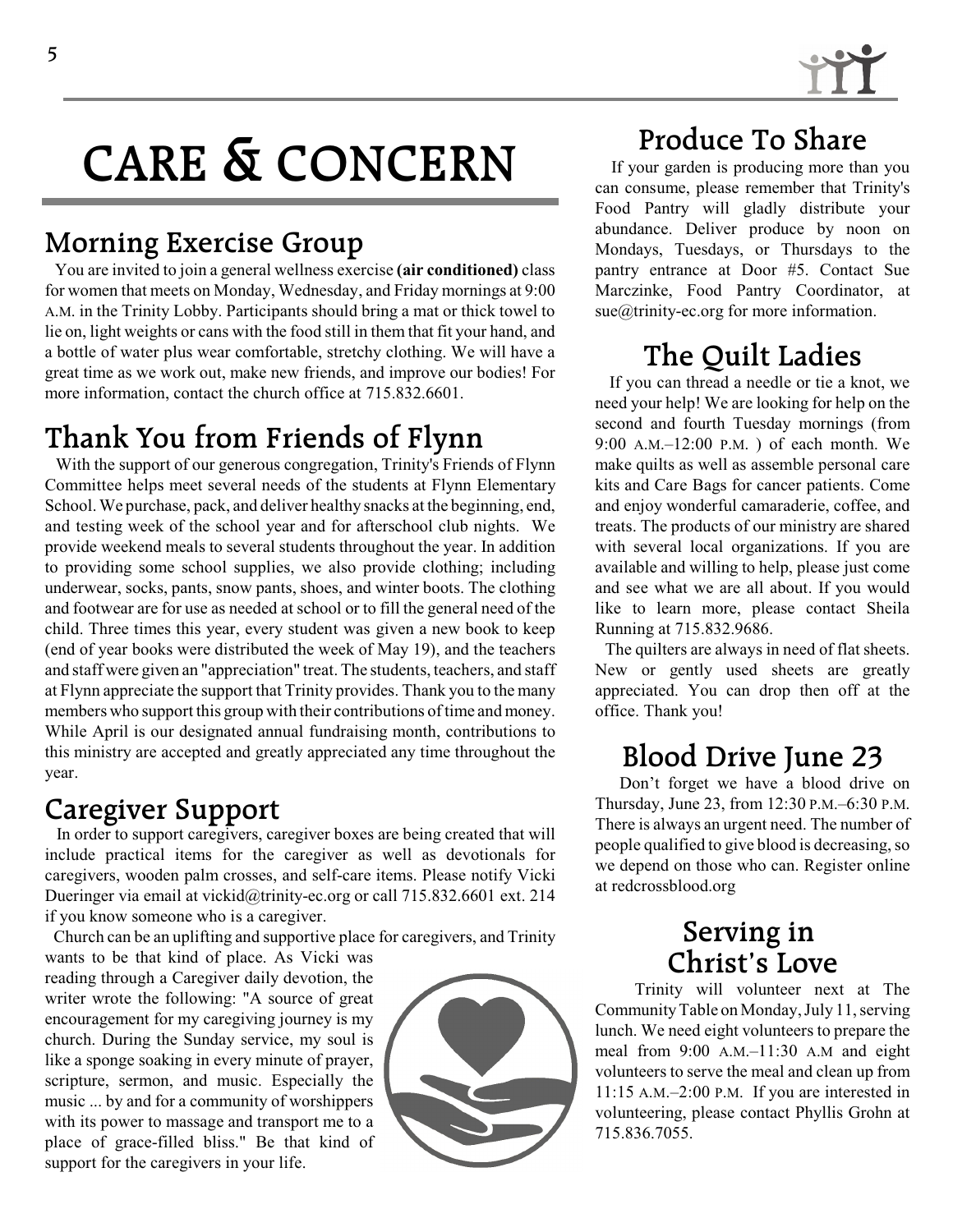

## **Caring for Creation Committee**

The Caring for Creation committee's mission is to support and enhance God's creation by engaging Trinity members in sustainable living, so that we may serve as ambassadors in dialogue with the larger community. Our mission is:

- Serve as stewards of God's earth.
- Promote measures forthe protection of humanity, wildlife, water, plants, and soil.
- Promote appreciation for the need to conserve our natural resources.
- Promote sustainable living practices in our daily lives. Trinity is a church that strives to practice sustainability and strives to be good stewards of God's creation. We have a long way to go, but we recycle

at Trinity, and we have implemented energy efficient lighting upgrades.

The people that make the biggest difference are the ones who do the little things consistently!

#### **Seven Single Use Swaps and the trash you can eliminate in one year.**

- 1 bamboo toothbrush  $=$  4 plastic toothbrushes
- 1 glass floss container  $= 7$  plastic floss containers
- 1 reuseable water bottle  $= 167$  plastic water bottles
- 1 reusable bag  $= 170$  plastic bags
- 1 reusable cup  $= 500$  coffee cups
- 1 metal straw  $= 540$  plastic straws
- 1 cloth towel  $= 7,300$  paper towels

# **CHILDREN, YOUTH, AND FAMILY MINISTRY**

## **Thank You Leaders!**

Thank you to all the adult and teen leaders who made our faith formation classes such a success this year! These leaders volunteered their time as workshop leaders, shepherds, and classroom teachers. Thank you to Ali Blazek, Callie Larson, Hannah Olson, Stephanie LaBarge, Cari Pekol, Alex Crisp, Aeryn Crisp, Levi Day, Kirsten Rubenzer, Holly Hassemer, Corinne Gransee Paral, Jon Fibeger, Mary Schoenknecht, Kim Frodl, April Lande, Karyn



Nyhus, Vicki Dueringer, Ashley Olson, Abraham Olson, Diane Burdt, Jeanne Cooper, Anne Josephson, Sandy Moszer, Andy Calvin, Leah Calvin, Hilary Keprios, and Andrea Benedict.



## **Wacky Wednesdays**

Drop the kids off for fun and games in Trinity's backyard! We'll play water games, messy games, active games, silly games, and maybe even a quiet game or two. Register online at trinity-ec.org/register. Kids are encouraged to bring a friend!

- Ages 3½–5 (must be 4 by 9.1.2022), 10:00 A.M.–11:00 A.M., June 15, July 13
- Kindergarten–Grade 2, 6:30 P.M.–7:30 P.M., June 15, 29, July 13
- Grades 3–5, 6:30 P.M.–7:30 P.M., June 22, July 6, 27

## **Playground Playtime**

Bring your kids and your coffee to Trinity's playground on Thursday mornings this summer, June 16–August 1, from 10:00 A.M.–11:00 A.M. for our Playground Playtime! This unstructured hour is a great time to catch up with a friend while the kids play on Trinity's backyard playground. The playground has a sandy surface, so there is plenty of opportunity for digging as well as exploring the playground equipment. Trinity staff will provide a different activity each week (painting supplies, water play, etc.), and the Library Committee will join us near the end of the hour to offer a story time in the shade. No registration is needed.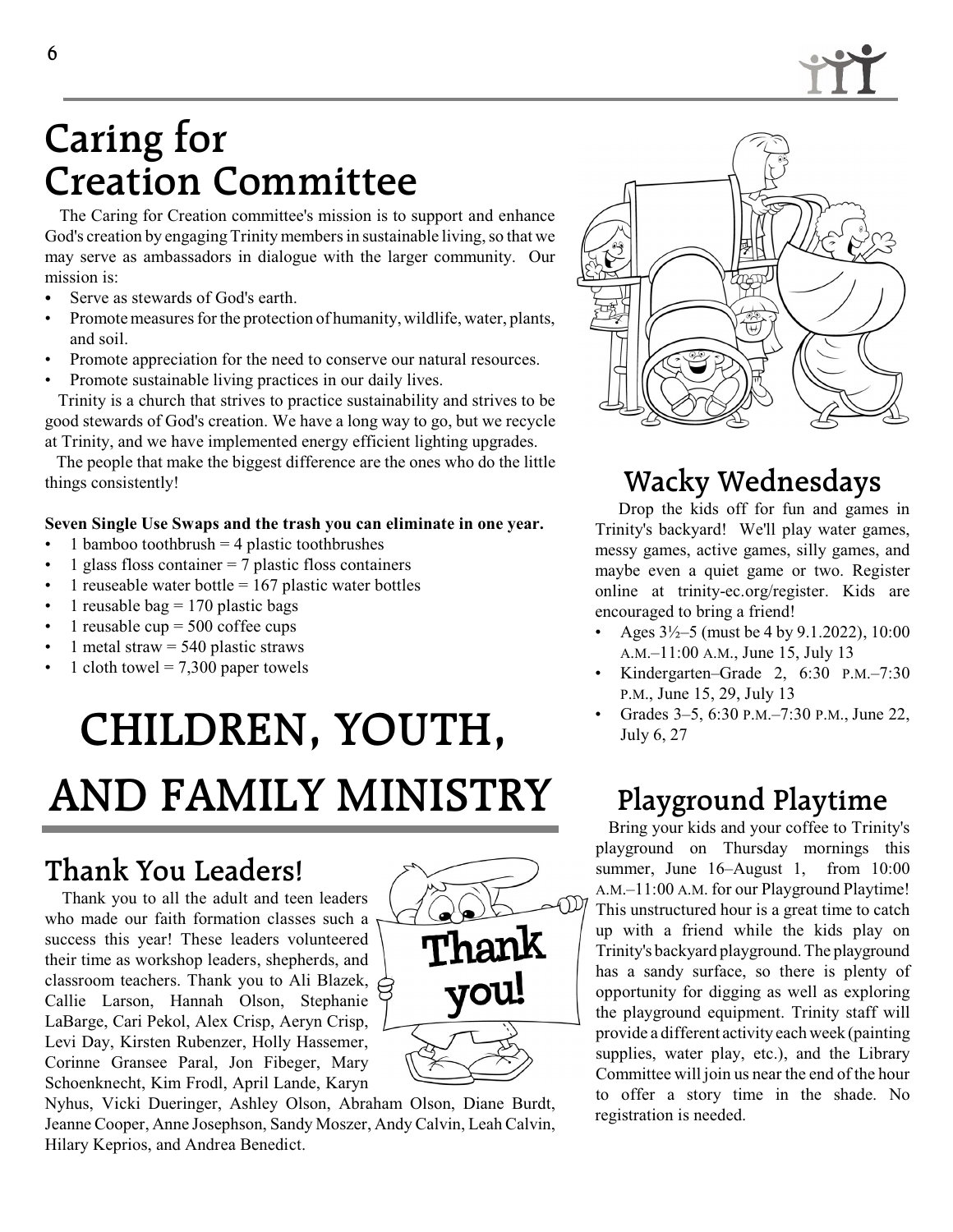

## **Collaborator Craved**

Do you have an eye for what looks good? Do you love to work with paper crafts? We need you! Trinity's Children, Youth, and Family Ministry is looking for a volunteer to help create and maintain several bulletin boards. If you are interested in being a crafty collaborator, contact Heather Day at heatherd@trinity-ec.org or 715.832.6601 ext. 218.

## **Summer Stretch 2022**

Summer Stretch is a faith-centered approach to connecting community service learning with youth in grades 6–8. Each day, youth will gather to learn about God and one another, serve our community with our time and presence, and play together through activities and fun. Summer Stretch dates for 2022 are June 15, 16; July 20, 21 from 9:00 A.M.–3:00 P.M. The cost is \$75. Register online at: tinyurl.com/2p88mn5w

## **Rebound 2022**

Trinity youth, who have completed  $8<sup>th</sup>-12<sup>th</sup>$  grade, will attend REBOUND July 25–27 in River Falls. This event, a tri-synod high school youth gathering this summer, replaces the cancelled 2022 Youth Gathering. We will encounter God and one another in new ways through creative ministry, challenging conversation, inspiring guest speakers, service learning, and uplifting worship. The cost is \$275. Please email Ashley Olson at ashley@trinity-ec.org ASAP if you would like to attend this event!

## **Luther Park Bible Camp**

 You can still sign-up to attend Luther Park Bible Camp with Trinity this summer! Join us during Week 3, June 26–July 1 (or any week that works for you). Luther Park is a place that changes lives, and you don't want your youth to miss out on this amazing opportunity.



#### **Received April 2022 Memorials & Gifts**

#### **Library**

- In memory of Karen Valley: Paul & Amber Moltzau
- In memory of Dick Cable: Mary Dixon, Sandra Jacobson, Jeff & Karla Halloin

#### **Memorial Fund**

- In memory of Ruth Wolfram: Maury Pasternack & Shelley Fredson, Rose Sippel
- In memory of Richard Wendt: Mike Siker
- In memory of Karen Valley: Cindy & Ron Beck

#### **Health Ministry**

• In memory of KarenValley: Miriam Circle

#### **Quilters**

In memory of Lamoine Stone: Miriam Circle

#### **Food Pantry**

- In memory of Ruth Wolfram: Ardy Nystuen, Sharon Derusha
- In memory of Joe Partlow: Char Finseth
- In memory of Rachel Studt: Larry, Claire, Laurel, and Nathan Studt; Family & Friends

#### **Bible Fund**

In honor of the Wehling Family: David  $&$ Mary Larson

#### **Endowment Trust/Dick & Marlene Cable Family Fund**

In memory of Dick Cable: Gloria Jean Jantzen, Ann Kaiser, Bob & Judy Pielhop, Jim & Lynn Gullicksrud, Lori Juneau, Kirsten Alvarez & Dean VanAmber

#### **St John's Bible**

In memory of Dick Cable: Jeff & Karla Halloin

#### **General Fund**

In memory of Rachel Studt: Larry, Claire, Laurel, and Nathan Studt

#### **Trinity Tollers**

In memory of Rachel Studt: Larry, Claire, Laurel, and Nathan Studt

#### **Trinity Choir**

In memory of Rachel Studt: Larry, Claire, Laurel, and Nathan Studt; Char Finseth, Scott & Jennifer Hughes

#### **Scholarship Singers**

In memory of Rachel Studt: Larry, Claire, Laurel, and Nathan Studt

#### **Endowment Trust**

• In memory of Joe Partlow: Lori Juneau